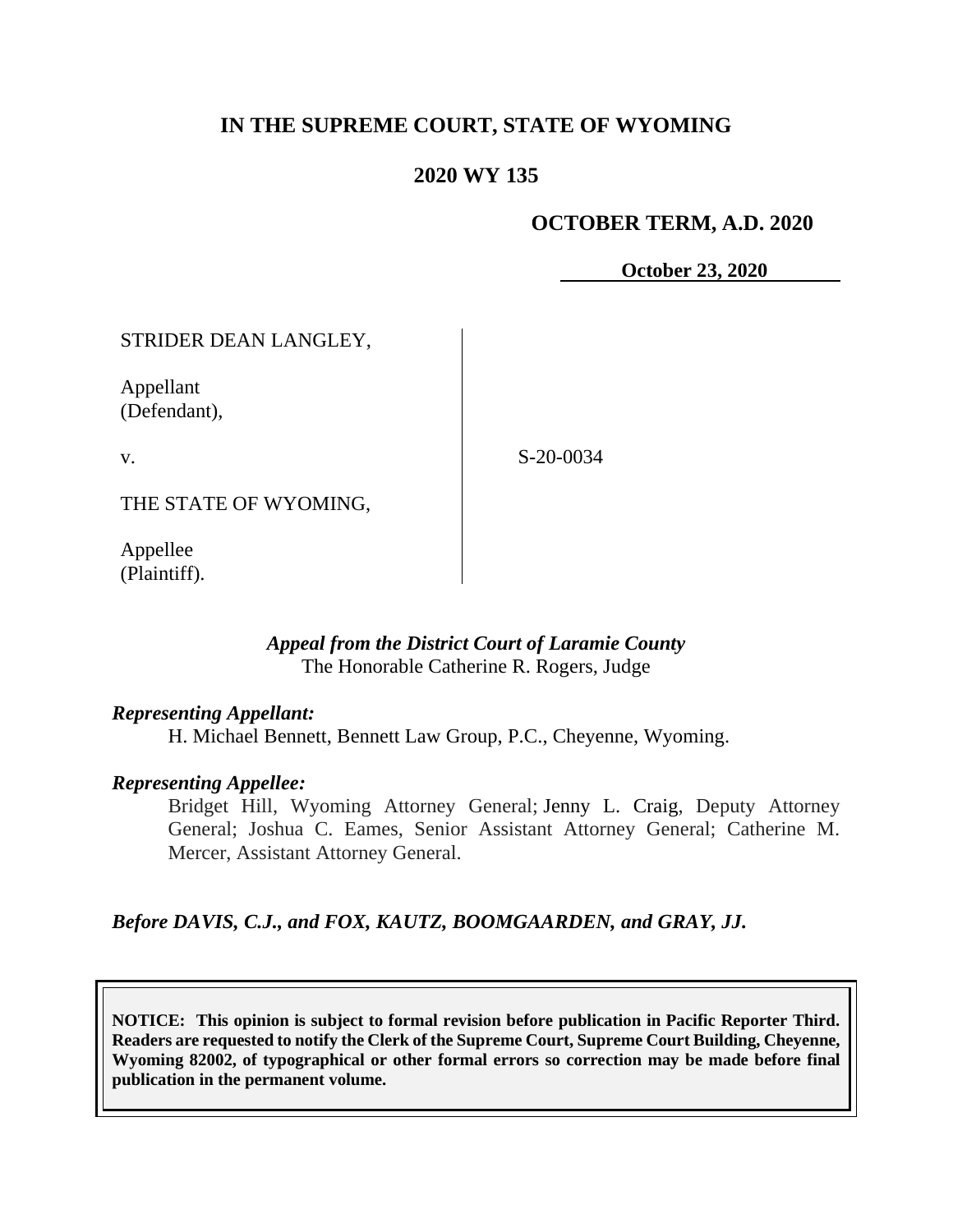## **KAUTZ, Justice.**

[¶1] Strider Dean Langley was convicted after a jury trial of attempted aggravated robbery. He claims the district court committed misconduct by explaining to the State how to lay the foundation for admission into evidence of the gun used in the robbery. He also asserts the district court erred by denying his motion for a mistrial after the State violated an order in limine. We affirm.

#### **ISSUES**

[¶2] We restate Mr. Langley's appellate issues as:

- 1. Did the district court commit misconduct and deprive Mr. Langley of a fair trial when it commented about the State's presentation of the foundation for admission of the gun?
- 2. Did the district court abuse its discretion by denying Mr. Langley's motion for a mistrial after the State elicited an answer from a witness in violation of an order in limine?

### **FACTS**

[¶3] On January 7, 2018, Mr. Langley was involved in a single car rollover on an Interstate 80 on-ramp in Cheyenne, Wyoming. Mr. Langley kicked out the windshield of the wrecked vehicle and ran away. A witness followed him and called 911.

[¶4] Mr. Langley ran to the Lamp Lounge and attempted to enter through a sliding glass door. The victim was in the lounge and went to help Mr. Langley with the door because "it sticks." When the victim opened the door, Mr. Langley pointed a gun at him and demanded his car keys. The victim put his hands up and said he did not have any keys because he was not "even driving." Mr. Langley left the Lamp Lounge and tried to open the doors of cars parked nearby.

[¶5] Mr. Langley found an unlocked silver BMW and entered it. When law enforcement arrived at the scene, Mr. Langley got out of the car and placed his gun on the roof. The officers arrested Mr. Langley and searched him. During the search, the officers found, among other things, two cell phones and glass pipes containing a white residue which the State believed was methamphetamine.

[¶6] The State charged Mr. Langley with attempted aggravated robbery in violation of Wyo. Stat. Ann. §§ 6-1-301(a) and 6-2-401(a)(ii), (c)(ii) (LexisNexis 2017) for attempting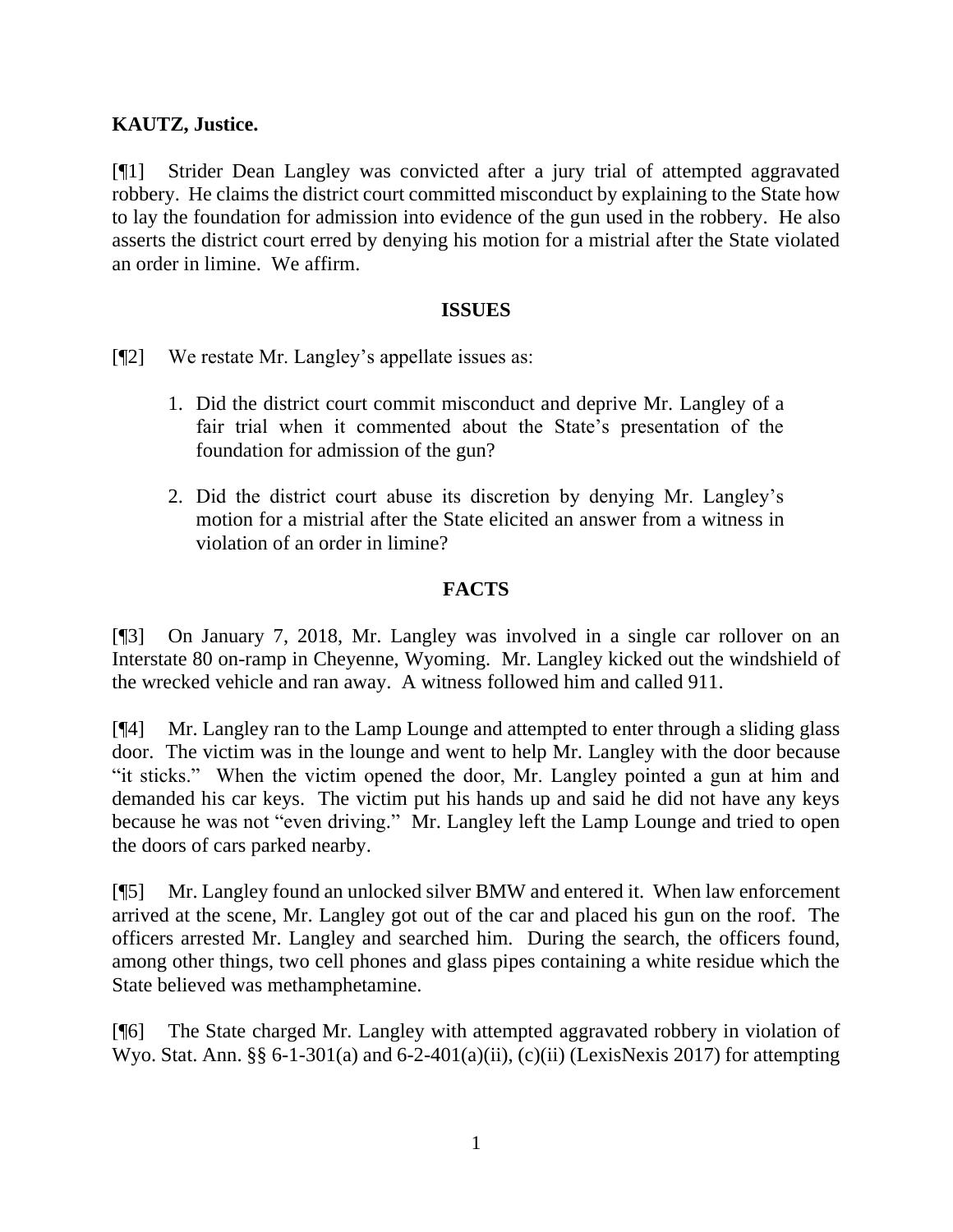to "take the keys from [the victim] so as to steal his vehicle while pointing a gun at him[.]" It also charged Mr. Langley with aggravated burglary in violation of Wyo. Stat. Ann. § 6- 3-301(a), (c)(i) (LexisNexis 2017), for unlawfully entering the BMW with the intent to steal a cell phone while armed with a gun.<sup>2</sup> Mr. Langley filed a motion in limine under Wyoming Rules of Evidence (W.R.E.) 401, 402, 403, and 404 to prohibit the State from presenting evidence regarding the drugs or drug paraphernalia seized from him during his arrest. The district court granted the motion.

[¶7] After a trial, the jury convicted Mr. Langley of attempted aggravated robbery and acquitted him of aggravated burglary. The district court sentenced him to serve five to seven years in prison, and he appealed. Additional facts will be provided as necessary to our discussion of the issues.

(a) A person is guilty of an attempt to commit a crime if:

When Mr. Langley was charged, Wyo. Stat. Ann. § 6-2-401(a)(ii), (c)(ii) (LexisNexis 2017) defined aggravated robbery, in pertinent part, as:

(a) A person is guilty of robbery if in the course of committing a crime defined by W.S. 6-3-402 [theft]  $\dots$  he  $\dots$  (ii) [t]hreatens another with or intentionally puts him in fear of immediate bodily injury. . . .

(c) Aggravated robbery is a felony punishable by imprisonment for not less than five (5) years nor more than twenty-five (25) years if in the course of committing the crime of robbery the person . . . (ii) [u]ses or exhibits a deadly weapon or a simulated deadly weapon.

<sup>2</sup> Wyo. Stat. Ann. § 6-3-301 defines aggravated burglary, in pertinent part, as:

(a) A person is guilty of burglary if, without authority, he enters . . . [a] vehicle with intent to commit theft . . . therein.

. . .

(c) Aggravated burglary is a felony punishable by imprisonment for not less than five (5) years nor more than twenty-five (25) years, a fine of not more than fifty thousand dollars (\$50,000.00), or both, if, in the course of committing the crime of burglary, the person: (i) [i]s or becomes armed with or uses a deadly weapon or a simulated deadly weapon[.]

<sup>&</sup>lt;sup>1</sup> Wyo. Stat. Ann. § 6-1-301(a) defines attempt, in pertinent part, as:

<sup>(</sup>i) With the intent to commit the crime, he does any act which is a substantial step towards commission of the crime. A "substantial step" is conduct which is strongly corroborative of the firmness of the person's intention to complete the commission of the crime[.]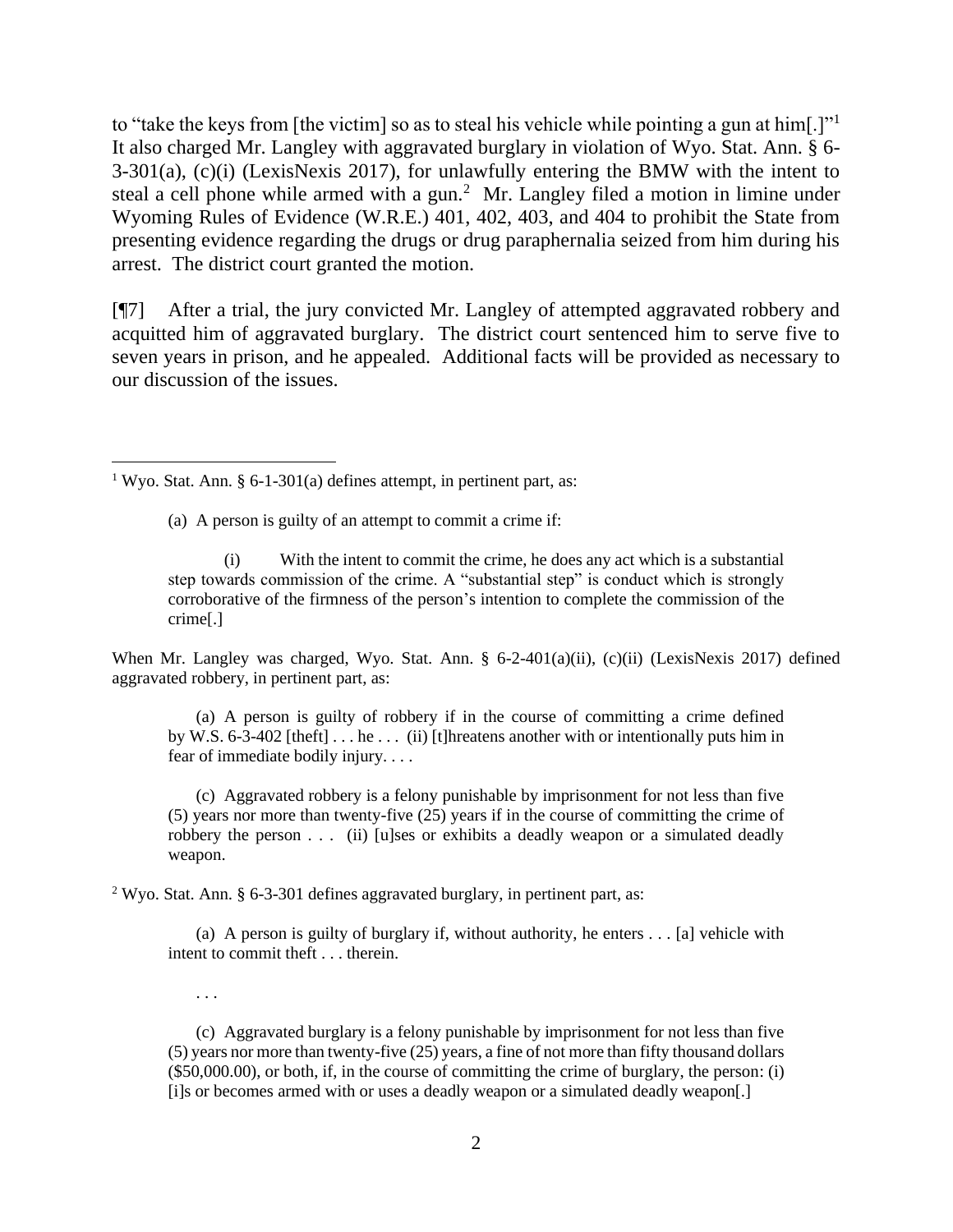## **DISCUSSION**

### *Judicial Misconduct*

[¶8] Mr. Langley asserts the district court committed misconduct and deprived him of a fair trial by telling the State how to establish the foundation for admission of the gun. We review an assertion of judicial misconduct for abuse of discretion. *Fernandez v. State,*  2007 WY 198, ¶ 12, 172 P.3d 730, 733-34 (Wyo. 2007); *Belden v. State,* 2003 WY 89, ¶ 9, 73 P.3d 1041, 1049 (Wyo. 2003).

> Allegations of judicial misconduct during trial must be decided on the particular facts and circumstances surrounding such alleged misconduct; and in order to warrant or require the granting of a new trial it must affirmatively appear that the conduct was of such a nature that it prejudiced the substantial rights of the complaining party.

*Belden,* ¶ 7, 73 P.3d at 1048-49 (quoting *State v. Hamilton,* 240 Kan. 539, 731 P.2d 863, 869 (1987)). Our "role on appeal is 'not to determine whether the trial judge's conduct left something to be desired, or even whether some comments would have been better left unsaid,' but whether the judge's behavior was so prejudicial that it denied a defendant a fair trial." *Fernandez,* ¶ 12, 172 P.3d at 733-34 (quoting *Belden*, ¶ 9, 73 P.3d at 1050) (other citation omitted). "If the actions of the trial court prejudice a defendant's right to a fair trial, then, obviously, an abuse of discretion is present." *Belden,* ¶ 9, 73 P.3d at 1049.

[¶9] Prior to requesting admission of the gun into evidence, the State attempted to establish the chain of custody. Laramie County Sheriff Deputy Jason Gillott testified he had retrieved the gun at the scene, "cleared" it by removing the ammunition, and placed it in an evidence bag. Cheyenne police officer Larry Moniz stated Deputy Gillott gave him the evidence bag containing the gun to transport to the police department. Another Cheyenne police officer, Casey Patterson, testified he logged the gun into evidence at the department and recorded the serial number. Officer Patterson identified the gun, which was marked as State's Exhibit 6, and stated that, when he looked at it the day before trial, it was in substantially the same condition as when he logged it into evidence on the date of the crime. He did not remove the gun from the evidence bag, and the State did not ask the district court to admit the gun into evidence at that time.

[¶10] On the second day of trial, outside the presence of the jury, the State indicated it intended to call a witness from the State Crime Lab to testify the gun had been sent to the lab for testing. Mr. Langley objected because the State had not previously disclosed the witness. The State explained the testimony was necessary because the defense would not stipulate to the chain of custody of the gun.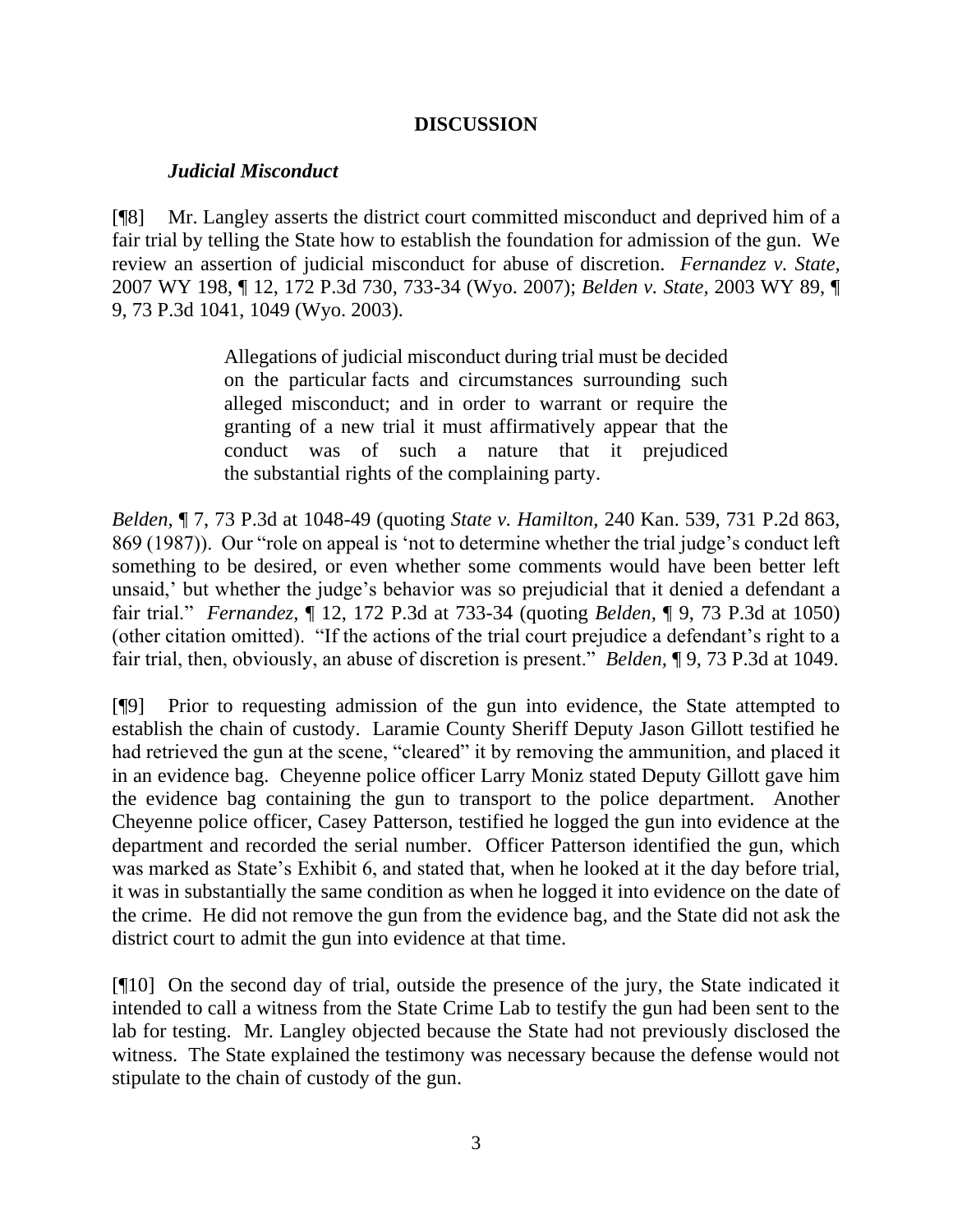[¶11] The district court had the following exchange with the prosecutor:

THE COURT: Here is my thought. I have to tell you, I've been very confused during the course of this trial by the handling of the evidence, particularly the gun.

In a lot of respects you [the State] have treated the gun like it's fungible evidence, like you would treat cocaine or methamphetamine or heroin or some drug like that, instead of an item – I mean, you could have had that gun offered into evidence previously just by having Officer Patterson say, I took the gun. I logged it into evidence. It was a Ruger 380 model, or whatever, with these serial numbers on it and opened that bag up and offered it and asked him, is [i]t in the same or substantially the same condition today as it was back on January  $7<sup>th</sup>$ ? And that gun would have been in evidence. So I've been just really confused the whole trial, and the jury hasn't seen the gun.

. . .

So now you're adding another layer of confusion about this other test that you were going to do on the gun. I guess I'm just – and you haven't listed this witness previously or disclosed this witness?

PROSECUTOR: That is correct, Judge. I had a discussion with [defense counsel] yesterday afternoon. And she adamantly objected to the gun coming into evidence without the entire custodial chain put in place.

. . .

THE COURT: ... [L]ook at the Rules of Evidence, what you have to establish for a foundation to get evidence in. This isn't cocaine.

This is an identifiable piece of evidence that you could have offered yesterday.

You could have showed – well, I'm not going to go there. But I've just been very confused by the way that you've handled the evidence in this case, I will just say that.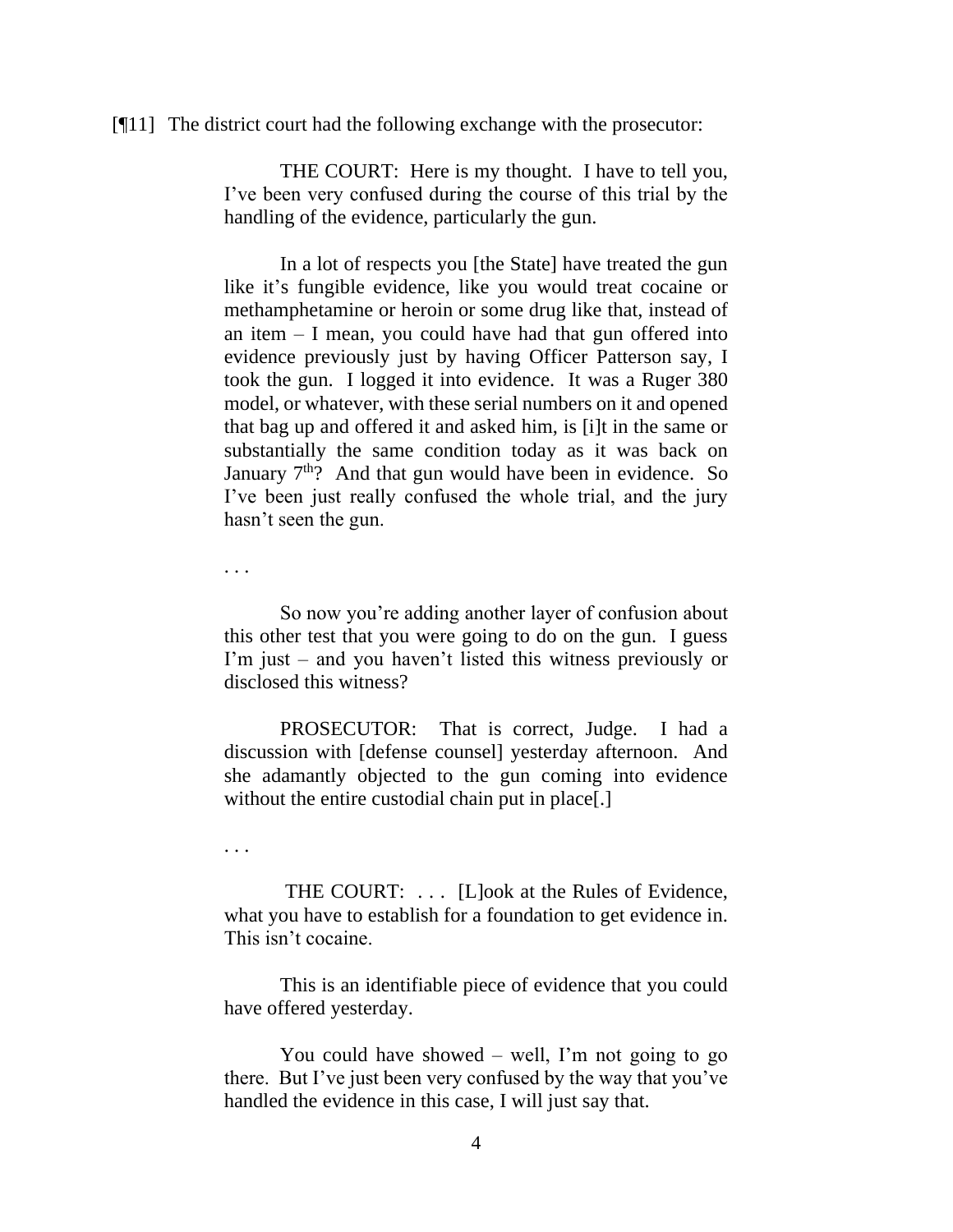The district court sustained Mr. Langley's objection and refused to allow the crime lab witness to testify.

[¶12] The prosecutor then stated she was going to call Officer Patterson back to the witness stand to provide additional foundation for admission of the gun. The district court responded:

> I would have let that gun [into evidence] if you had asked the right questions. . . . I was just really confused why we have to have somebody from the evidence locker at the PD who wasn't out at the scene. They weren't there when the gun was taken. But I'm not telling you how to present your case - -

[¶13] Defense counsel stated:

Your Honor, could I maybe put something on the record now? I'm uncomfortable in making this argument, but I think if the [c]ourt hadn't just said to the State that it was confused about the presentation of evidence, they may not have been able to get the gun in. And now they plan to recall a witness.

And I guess I'm concerned about that colloquy. And then now has the [c]ourt unintentionally assisted the State in proving their case?

The district court refused to allow the State to call Officer Patterson to testify a second time.

[¶14] The district court subsequently admitted the gun into evidence, over a defense objection, when the Cheyenne Police Department evidence manager testified.<sup>3</sup> She identified the gun marked as State's Exhibit 6, confirmed the serial number, and described how evidence is managed at the police department. The district court stated the foundation for admission of the gun had been "established through the testimony of Officer Patterson and the other officers on the scene as to the collection of the weapon. The recording of the serial number and the packaging are the same."

<sup>&</sup>lt;sup>3</sup> The State gave prior notice the evidence manager may testify for purposes of "authentication, foundation and chain of custody" of the physical evidence. Mr. Langley did not object to her appearance at trial.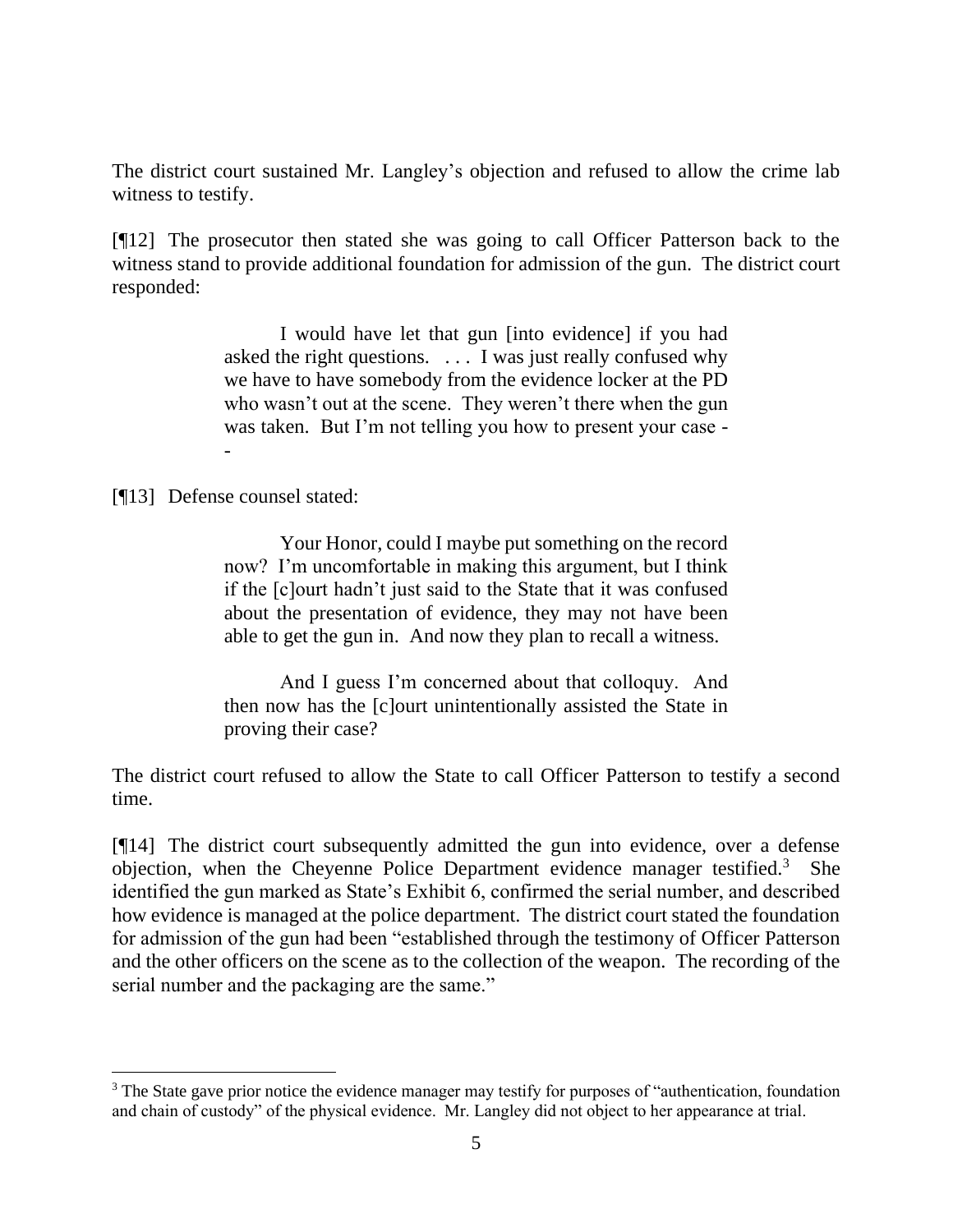[¶15] While we do not condone the district court instructing a party on how to obtain admission of evidence at trial, that is not entirely what happened here. Defense counsel believed, mistakenly, that the gun could not be admitted without establishing a complete chain of custody by explaining every step of the handling and analysis undertaken by law enforcement. The prosecutor apparently accepted that proposition and explained to the district court that the defense objected to introduction of the gun into evidence. Consequently, the prosecutor attempted to add a witness to provide more testimony about the chain of custody. The district court responded the attorneys should "look at the rules of evidence," essentially telling both sides an additional witness was unnecessary and they were incorrect about the appropriate foundation for admission of the gun into evidence. Mr. Langley does not provide any authority that, in ruling on evidentiary objections, a trial court is limited to simply stating "sustained" or "overruled." He has not shown it is improper for a trial court to explain the basis for its rulings in a neutral manner. *See generally*, W.R.E. 103(b) ("The court may add any other or further statement which shows the character of the evidence, the form in which it was offered, the objection made, and the ruling thereon.")

[¶16] Furthermore, even if the district court's comments assisted the State, they did not prejudice Mr. Langley. The court denied the State's requests to call the State Crime Lab witness and to re-call Officer Patterson to fortify the foundation for the gun. The district court admitted the gun into evidence during the testimony of a previously disclosed witness, specifically relying on the foundation the State had provided through law enforcement testimony prior to the court's alleged improper comments. Thus, the premise of Mr. Langley's objection at trial, i.e., that the State would not have been able to "get the gun" into evidence without the district court's coaching on proper foundation, was incorrect. Notably, Mr. Langley does not directly challenge the district court's decision to admit the gun into evidence.

[¶17] This case is analogous to one aspect of *Belden.* Mr. Belden claimed the district court committed misconduct by supplying the prosecution with a theory for admission of uncharged misconduct evidence. *Belden*,  $\P$  15, 73 P.3d at 1056-57. When we examined the record, it was apparent the State had presented the theory earlier in the case. *Id.*, ¶ 16, 73 P.3d at 1057-58.The State did not gain any advantage as a result of the district court's comments in *Belden* or in this case. The district court did not deprive Mr. Langley of a fair trial.

## *Mistrial*

[¶18] Mr. Langley maintains the district court erred by denying his motion for a mistrial after the State violated an order in limine. "The denial of a motion for mistrial is reviewed for an abuse of discretion." *Salinas v. State,* 2016 WY 97, ¶ 15, 380 P.3d 647, 650 (Wyo. 2016) (citing *Hill v. State,* 2016 WY 27, ¶ 42, 371 P.3d 553, 564 (Wyo. 2016); *McGill v.*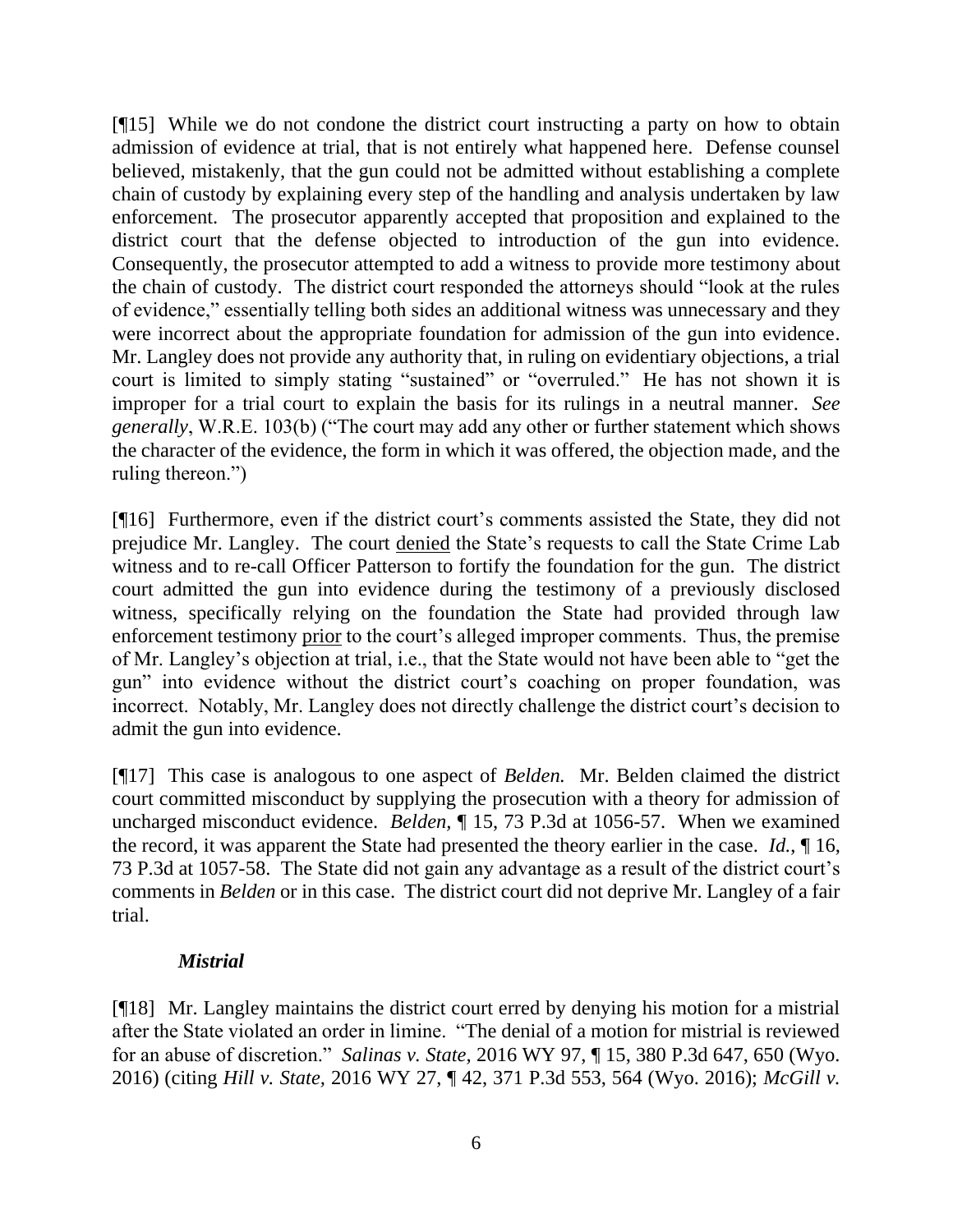*State,* 2015 WY 132, ¶ 8, 357 P.3d 1140, 1144 (Wyo. 2015)). The following standard explains the roles of the district court and this Court regarding mistrial motions:

> (1) when a motion for mistrial or new trial is presented, the district court considers the motion and grants it if justice so requires; (2) justice requires that the motion be granted only if the appellant has been prejudiced because his or her substantial rights were abridged; (3) if the motion is denied, and that denial is appealed, we review that denial for an abuse of discretion; (4) abuse of discretion has occurred where the district court could not have reasonably concluded as it did.

*Salinas,* ¶ 15, 380 P.3d at 650 (quoting *Hill,* ¶ 42, 371 P.3d at 565). *See also, Yellowbear v. State,* 2008 WY 4, ¶ 68, 174 P.3d 1270, 1295-96 (Wyo. 2008).

[¶19] At trial, the State attempted to elicit testimony from Officer Patterson that Mr. Langley did not have keys to the BMW when he was arrested. The district court sustained Mr. Langley's objections to the State's questions as leading. Finally, the prosecutor asked an open-ended question:

Q. What did you find on Mr. Langley?

A. What I recall finding is – it was kind of a team effort to do the search on him. So knowing what I pulled off of his person versus Officer Moniz and Sergeant Phillips, what was pulled off of him I know were some cell phones, an i-pod, a quantity of cash. There was a meth --."

[¶20] Mr. Langley objected. The district court held a bench conference where it admonished the prosecutor for failing to properly instruct the officer not to mention drugs or drug paraphernalia in accordance with the order in limine. The prosecutor responded that she had done so, but the officer must have been "thrown" by the objections to her leading questions.

[¶21] Mr. Langley moved for a mistrial. The State responded that an improper "half a word" did not warrant a mistrial. The district court denied the mistrial motion; however, it gave a curative instruction telling the jury to disregard the officer's answer.

[¶22] Although Officer Patterson's testimony clearly violated the order in limine, the district court did not abuse its discretion by denying Mr. Langley's motion for a mistrial. "[G]ranting a mistrial is an extreme and drastic remedy that should be resorted to only in the face of an error so prejudicial that justice could not be served by proceeding with trial."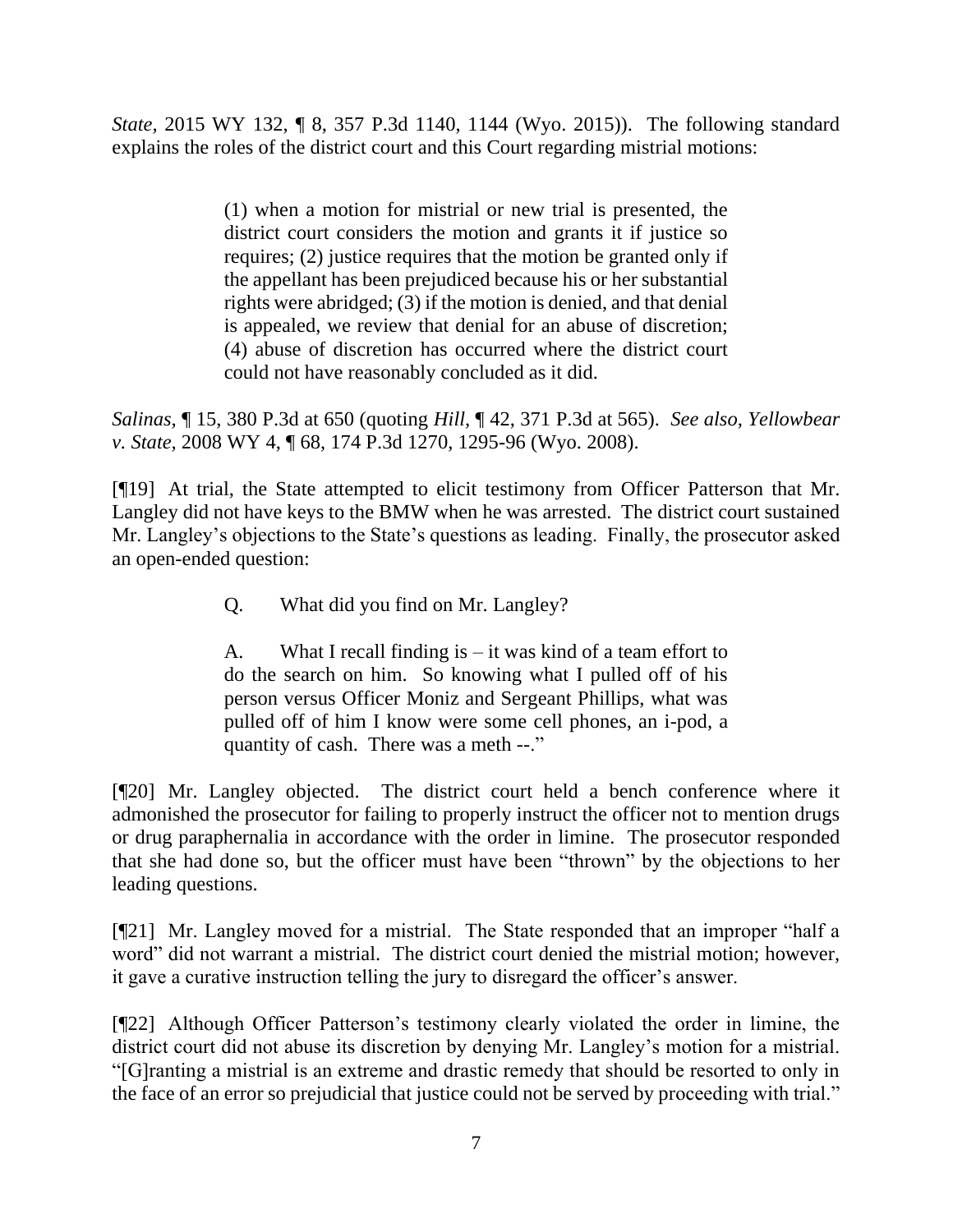*McGill*, ¶ 11, 357 P.3d at 1145 (citation and quotation marks omitted); *Willoughby v. State,*  2011 WY 92, ¶ 12, 253 P.3d 157, 162 (Wyo. 2011). The record in this case does not establish such prejudice.

[¶23] The improper testimony consisted of part of a word -- "meth." Even if we accept that people often refer to methamphetamine as "meth," the improper comment consisted of only a single word during a two-day trial. There is no indication the prosecution intentionally violated the order in limine. To the contrary, the prosecutor stated she had instructed the witness not to mention the drugs or drug paraphernalia found during the search of Mr. Langley. Moreover, the district court gave a curative instruction immediately following the improper testimony. In accordance with Mr. Langley's request, the district court directed the jury to disregard Officer Patterson's answer without repeating the offending word. The jury was also instructed, both at the beginning of the trial and at the conclusion of the evidence, that it must not consider any evidence rejected by the district court. The jury is assumed to have followed the district court's instructions. *McGill,* ¶ 12, 357 P.3d at 1145; *Salinas,* ¶ 17, 380 P.3d at 650. *See also, Thomas v. State,* 2006 WY 34, ¶ 37, 131 P.3d 348, 358 (Wyo. 2006) ("We assume juries follow a court's curative instructions.").

[¶24] We have concluded in other cases that similar circumstances did not warrant a mistrial. In *Thomas,* ¶¶ 36-37, 131 P.3d at 358, we held a mistrial was unnecessary when the victim testified about the defendant's uncharged misconduct in violation of W.R.E. 404(b) ("[e]vidence of other crimes, wrongs, or acts is not admissible to prove the character of a person in order to show that he acted in conformity therewith"). *Id.* "Any prejudicial effect of the testimony was mitigated by the court's actions in reining in the State and the victim" and giving the jury a limiting instruction immediately after the improper testimony. *Id.*, ¶ 37, 131 P.3d at 358.In *McGill,* ¶¶ 7-11, 357 P.3d at 1143-45, testimony from a law enforcement officer that an interview with a witness turned out better than he expected violated W.R.E. 701 (limiting opinion testimony by lay witnesses). A mistrial was not, however, required because the testimony was limited in scope and the district court "took appropriate steps to ameliorate the testimony's effect by striking the response and giving a cautionary instruction to the jury." *McGill,* ¶ 12, 357 P.3d at 1145.

[¶25] Furthermore, there is no reasonable possibility the verdict would have been more favorable to Mr. Langley had "meth" not been mentioned. *See Birch v. State,* 2018 WY 73, ¶ 18, 421 P.3d 528, 534-35 (Wyo. 2018) ("'Error is prejudicial if there is a reasonable possibility that the verdict might have been more favorable to the defendant if the error had not been made.'" (quoting *Magnus v. State,* 2013 WY 13, ¶ 15, 293 P.3d 459, 465 (Wyo. 2013)) (other citation omitted). The record demonstrates the jury carefully analyzed the evidence. It acquitted Mr. Langley of aggravated burglary, and it convicted him of attempted aggravated robbery on the undisputed evidence he pointed the gun at the victim and demanded his car keys. *See* §§ 6-1-301(a), 6-2-401(a)(ii), (c)(ii). The district